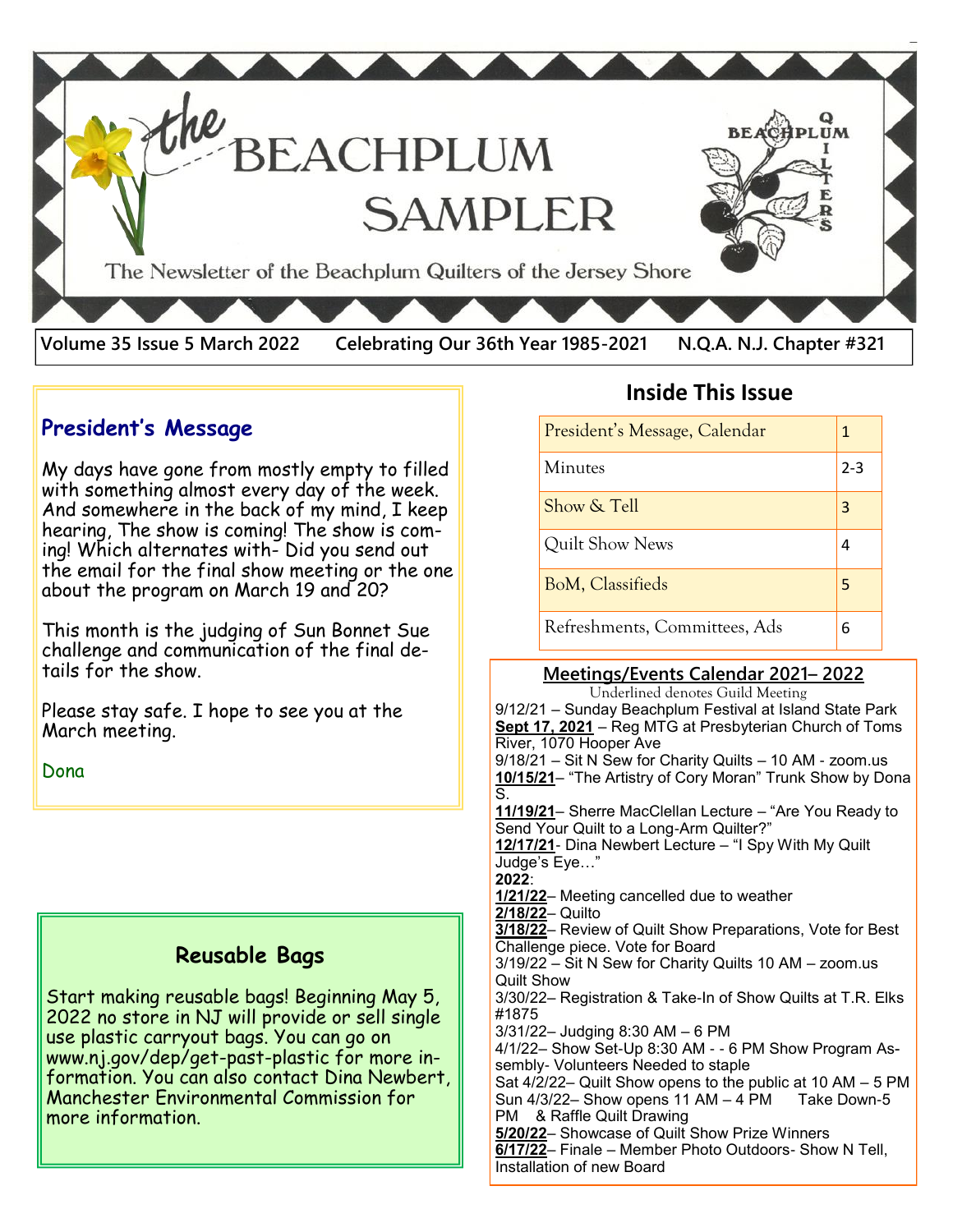#### **Minutes of February 18, 2022 Meeting**

President Dona S. welcomed everyone to the February meeting. It is good to see such a big crowd.

She wished happy February birthday to: Kristin A., Ann B., Sherre M., Jeanette M., Shirley M., Pat O., Diane W. and Janice W.

Dona offered congratulations to Dina N., whom has completed all the prerequisite requirements and was just accepted into the Certification Program for the National Association of Certified Quilt Judges. The membership responded with a hearty round of applause for Dina.

Dona asked for there were any amendments or corrections needed for the December meeting minutes published online? Hearing none, she asked for a motion to approve them as written. Said motion made by Richard L. and seconded by Juanita G. Motion approved with a call of ayes from the membership.

Treasurer's Report was read by Debbie Perks. It covered activity from December 2021 and January/February, 2022. The Ending balance was 10,299.57. Dona asked for a motion to approve them as written. Said motion made by Richard L. and seconded by Mary P. Motion approved with a call of ayes from the membership.

Dona S. noted that the cost of the storage unit has increased to \$90.00/month. At this time it is still necessary to have the storage unit.

Directories are available from our membership chair Jackie P. if you have not already picked yours up. With his permission updated contact info for Richard L. will be shared electronically with the guild members.

Ellen H. spoke about the efforts of the nominating committee and a successful start to finding a roster of officers for 2022- 2024. The nominees are: President, Donna D.; Vice President, Dona S.; Treasurer, Erma H.; Block of the Month, Marcia G. & Dixie M.; Charity Quilts, Carol C. (Co-Chair) & Juanita G. (Co-Chair); Communications, Joyce W.; Door Prizes, Jane S.; Hospitality, Mary P.; Membership, Ginger C. (Co-Chair) & Connie S. (Co-Chair); Newsletter Editor, Marcia G.; Programs, Dina N.; Webmaster, Laurie S. Ellen thanked the many members who are continuing to serve in long held offices. She asked for volunteers to fill in the blanks, notably the office of Secretary. Gloria S. volunteered to assume that office.

**• Charity Quilts** (Carol C./Juanita G). Carol delivered 12 quilts to Project Linus which is a foundation that assists children in hospitals. Juanita delivered 8 quilts to Regional Cancer Care Associates, who provide blankets for chemo patients. Richard L. said he sent quilts to Washington State, St. Jude's and the Shriners.

**• Sit N' Sew** The Sit N' Sew for Saturday, February 19 is canceled. Dona also noted she is canceling the Saturday, March 19 event as Beachplum Quilt Guild has 50 sign up spots available for Global Quilt Connections *"Quilt Sampler Platter Program"* on March 19 and 20, from 3pm-6pm each day. This is a live virtual event where different Quilt teachers will demonstrate some of their favorite quilting techniques over two different days. You must sign up with Dona/Laurie to get the link to join, and this was paid by our guild for the membership to utilize.

**• Quilt Show 2022** The final Quilt Show 2022 Zoom Call is Friday, March 11 at 6:30 pm. Show chairs are requested to be there, and anyone can join in to see how plans are progressing. Dona will send a reminder email.

Carol C. is in charge of demos for the show. If you want to do a demo see Carol to get signed up. Show Chair Kathleen C. will be up from Florida the week of the show.

Erma H. There were only 40 quit registration in the beginning of February. It is now over 90 quilts registered!

Debbie P. confirmed that the Raffle License has been obtained for the basket raffles chaired by Gloria S.

Country store - Jackie P. announced we have quite a bit of fabric for the Country store. She suggested to tell friends with children interested in sewing that this is a great place to buy fabric at a low cost for them to work with, even if it's not quilting. At this point, no more donations will be accepted for the country store. She knows that some people have signed up to work the Country Store, but more volunteers are always welcome. Set up will start Friday at 8:30 am, and sales people will be needed Saturday and Sunday. Then there is clean-up on Sunday evening.

(Continued on next page)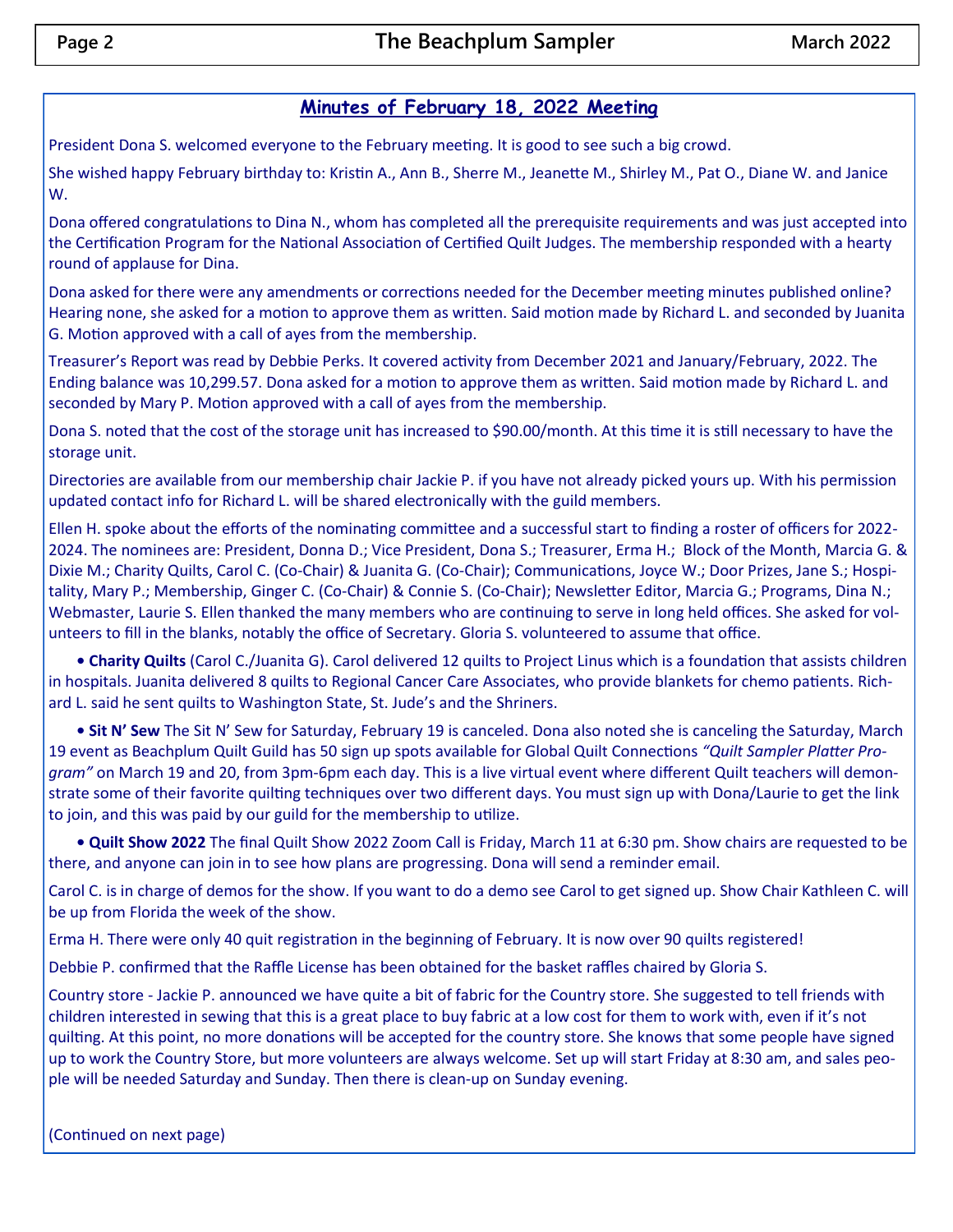#### **Minutes of February 18, 2022 Meeting** (Continued from previous page)

Judging/Appraisals - Ellen H. noted that at least 20 people would be needed on Thursday to ensure the judging runs smoothly. This is a fascinating day to observe and especially encourages new members to sign up to help. Ellen is scheduling the appraisals, not Karen Devers, that is stated incorrectly on our web site. If a quilt is not appraised, it's value is only the fabric that went into it. Let other non-members know too that their quilts can be brought in for appraisals too.

Challenge Quilts - The Sunbonnet Sue Challenge quilts will be judged by the membership at the March 18, 2022 meeting. These 8.5" x 11" quilts MUST feature Sunbonnet Sue and convey the message "Please don't touch the Quilts". Full rules are on the website. There will be ribbons and prizes awarded for the winners! It is the hope that the quilt makes will donate their quilts to the guild so they can be used at future shows. Ellen will work with Laurie to schedule a Zoom meeting for the Quilt Show judging day volunteers, info to come.

Advertising - Laurie S. has placed an ad in *The Country Register,* which will reach New Jersey and Pennsylvania Markets. She will receive 100 free copies which she will distribute local quilt shops. Additionally, she has placed an ad in *Micromedia Publications*, based in Monmouth/Ocean Counties. This ad has \$1.00 off coupon to monitor the effectiveness of the ad. She has also provided information to the **Out & About** publication of the Ocean County Cultural Heritage site.

Vendor - Dina N. updated the group that she had two previously committed Show vendors back out at the last minute. She is working hard to fill these spots. She will accept any suggestions for possible vendors and will reach out to them.

Basket Raffle - Gloria could use some big baskets.

**• Placemats (**Dina N./Ginger C.) Dina informed the membership that as of this evening 194 placemats have been donated to Meals on Wheels! As we hope to keep this momentum going, there will be a special event. For the June, 2022 meeting, members should bring in (as many as they want to) Patriotic Placemats. All Patriotic placemats donated will receive a ticket and prizes will be awarded.

Before we started the program, Dona announced that in the front of the room were a number of quilts being sold by the estate of Linda A. Please take a look and if you are interested Mary P. can give you more information.

**• Program** (Laurie S.) The guild's favorite game-QUILTO! Anyone who brought in five strips received a Quilto Board. Five rounds were played and the winners received the strips. Winners: Game 1-Juanita G.; Game 2-Emilie S.; Game 3-Gloria S.; Game 4-Sherry B.; Game 5-Jackie P.

**• Block of the Month** - (Dixie M./Marcia G.) 19 cute "Penguin" blocks (from January) were won by Sherre M. February-28 colorful "Crumb" blocks were won by Donna D.

**• Door Prizes** (Diane C.) Door Prizes were distributed for January and February. January winners: 1. Debbie P.; 2. Shirley M.; 3. Laurie S. February winners 1. Janet P.; 2. Dina N.; 3. Richard L.

**• Show and Tell** (Dona S.) Many beautiful quilts were displayed by our members.

Dona S. adjourned the meeting.

Respectfully submitted,

Donna DeAngelis Recording Secretary

#### Show & Tell February 18, 2022

- Barb E—Lightening Bugs
- Sherre M—Charity
- Dixie M—Bunny Collage and Edyta Sitar Mystery
- Pru P—Quilt for Kids
- Sophie K—Charity
- Jackie—Charity quilts
- Mary Lou GB—2 quilts
- Emilie S—3 quilts
- Joyce W—Hexi placemat for Meals on Wheels
- Laurie S—Tumbling Triangles and Hearts & More
- Jane S—King Size Trading Patches (almost 400 5" blocks traded with a small group 8-9 years ago and finished last year

Link on website for photos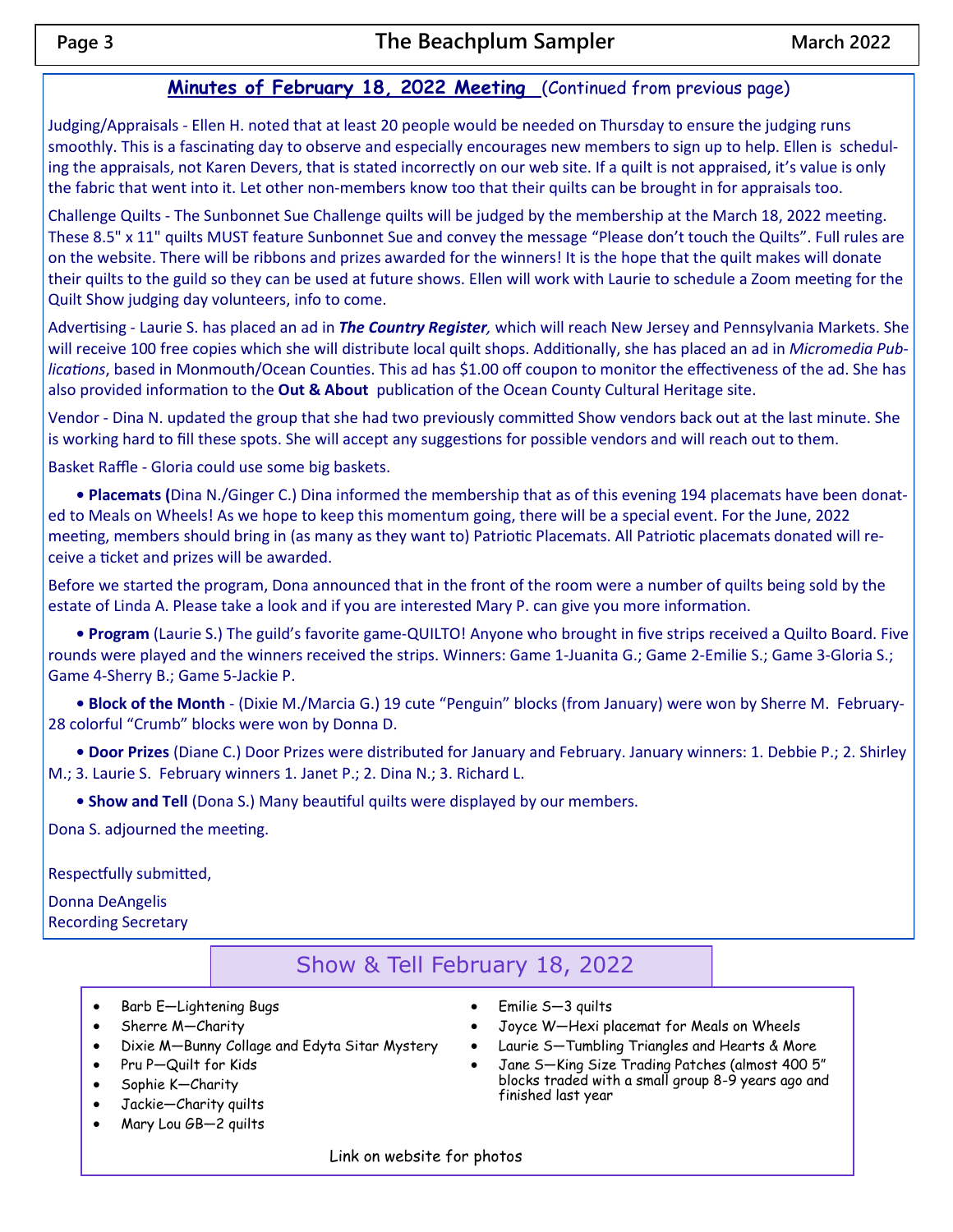## **Beachplum Quilt Show 2022**

## **Raffle Tickets**

Please return Quilt Show Quilt Raffle ticket stubs and payment (or any unsold tickets) to Donna DeAngelis as soon as possible, either at a meeting or by mail. All member's tickets should be returned by March 1, 2022 at the latest. And of course, if you need more tickets to sell, just let Donna know!!

Thank You in advance for you efforts on behalf of the guild! Donna DeAngelis / 118 Narberth Way / Toms River, NJ 08757

# **2022 Quilt Show "Quilts in Full Bloom" Schedule**

Toms River Elks Lodge #1875, 600 Washington St. Toms River, NJ 08753

Registration Form Deadline: February 18, 2022 Send electronically to Erma Hoover- See form online, www.beachplumquilters.org

March 18, 2022 Challenge Quilt (Sunbonnet Sue Quilted Signs) will be turned in & Judged by Members

March 30, Wednesday: 10 AM – 2 PM Drop off quilts at T.R. Elks Lodge to complete Registration

March 31, Thursday: 8:30 AM – 6 PM Judging, Scribing, & Organizing quilts

April 1, Friday: 8:30 AM - 5 PM Set Up Show - Pipes & Drapes, Country Store, Vendors, Quilt Hanging

April 2, 2022 – Show opens to Public at 10 AM (doors open to members at 8:30 AM) Closes at 5 PM

April 3, 2022 – Show opens to Public at 11 AM Closes to Public at 4 PM – Raffle Quilt ticket selected at 4 PM

5 PM – Remove Quilts & distribute to Members, Vendors remove merchandise, Clean Up

April 4, Monday – Pipe & Drape Co removal of Equipment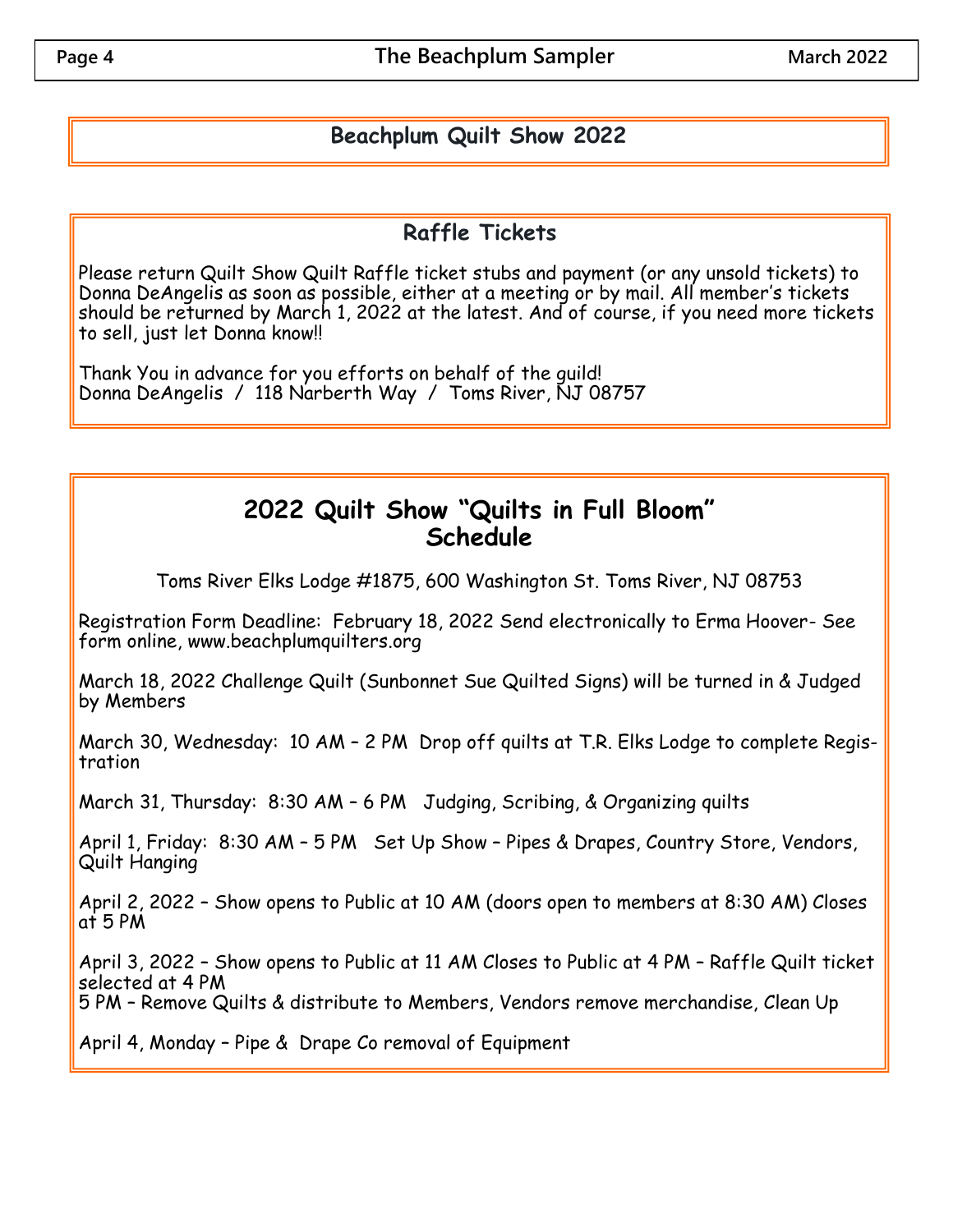## **Page 5 The Beachplum Sampler March 2022**



Kristin Alfano 317-902-2034 [kalfano@mail.com](mailto:kalfano@mail.com)